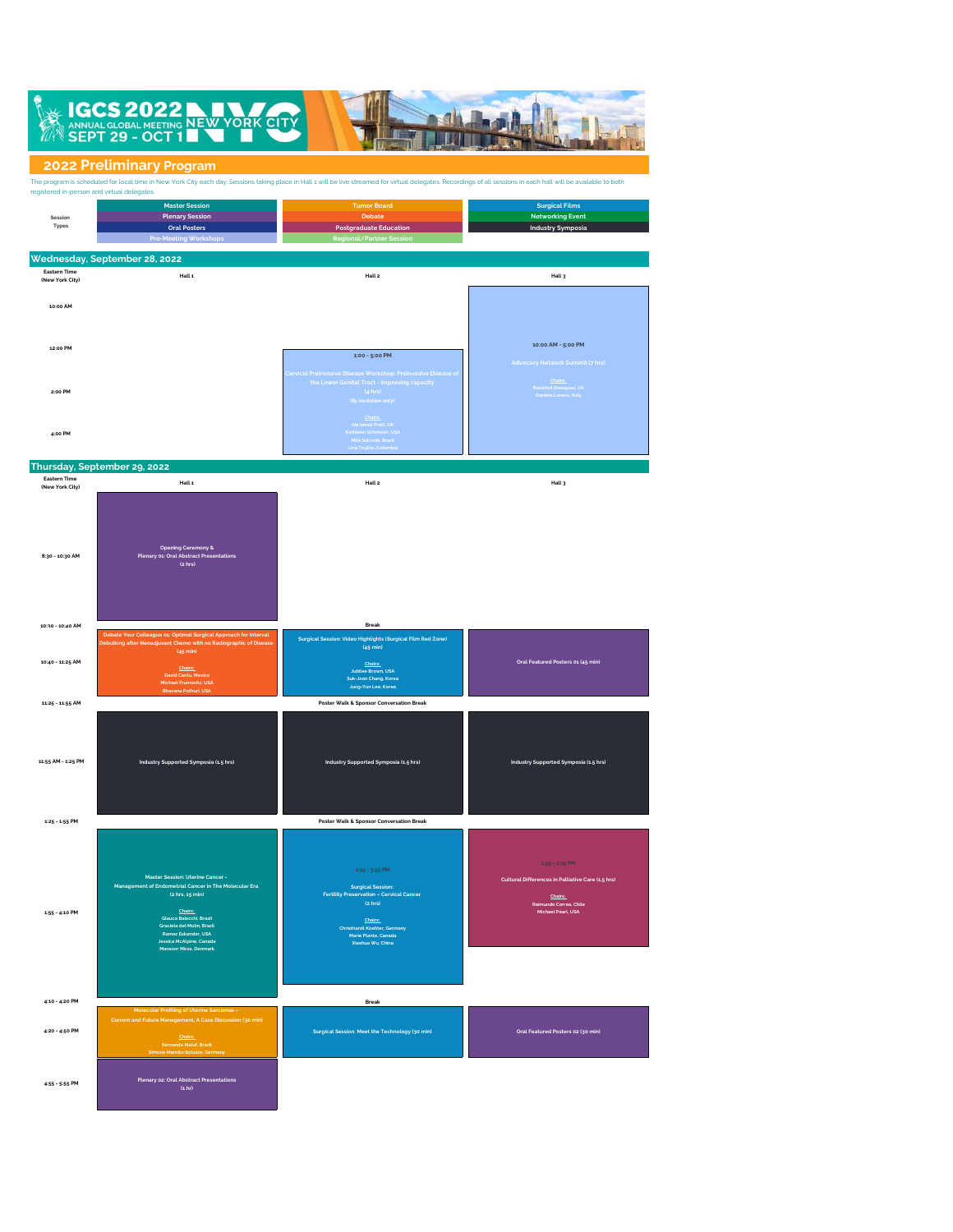| Friday, September 30, 2022             |                                                                                                                                                                                                                                   |                                                                                                                                                                                                                             |                                                                                                                                                                                                          |
|----------------------------------------|-----------------------------------------------------------------------------------------------------------------------------------------------------------------------------------------------------------------------------------|-----------------------------------------------------------------------------------------------------------------------------------------------------------------------------------------------------------------------------|----------------------------------------------------------------------------------------------------------------------------------------------------------------------------------------------------------|
| <b>Eastern Time</b><br>(New York City) | Hall 1                                                                                                                                                                                                                            | Hall 2                                                                                                                                                                                                                      | Hall 3                                                                                                                                                                                                   |
| 7:00 - 8:00 AM                         | Rare Tumors (2 hrs)<br>Chairs:<br>Ross Berkowitz, USA<br>Allan Covens, Canada<br>David Gershenson, USA<br>Angelica Nogueira, Brazil                                                                                               | The role of Gynaecological Oncology in the Multidisciplinary<br>Management of Placenta Accreta Spectrum -<br>In partnership with MEMAGO/Irish Society (1 hr)<br>Chairs:<br>David Atallah, Lebanon<br>Donal Brennan, Ireland | Early Career Workshop (3 hrs)<br>Chairs:<br>Geetu Bhandoria, India                                                                                                                                       |
| 8:05 - 9:00 AM<br>9:10 - 10:10 AM      | Master Session: Vulvar Cancer -<br>Modern Management (1 hr)<br>Chairs:                                                                                                                                                            | Oral Featured Posters 03 (55 min)<br>Updates in Gynecologic Oncology -<br>In partnership with EVA Group (1 hr)                                                                                                              | Anca Chelariu-Raicu, Germany<br>Georgia Cintra, Brazil<br>Rhonda Farrell, Australia<br>Arthur Hsu, Taiwan<br>Navya Nair, USA<br>Florencia Noll, Argentina                                                |
| 10:10 - 10:20 AM                       | David Gaffney, USA<br>Lilian Gien, Canada<br>Maaike Oonk, Netherlands                                                                                                                                                             | <u>Chairs:</u><br>Fernando Maluf, Brazil<br>Angelica Nogueira, Brazil<br>Break                                                                                                                                              |                                                                                                                                                                                                          |
| 10:20 - 10:50 AM                       | IGCS Annual Business Meeting (30 min)                                                                                                                                                                                             |                                                                                                                                                                                                                             |                                                                                                                                                                                                          |
| 10:55 - 11:55 AM                       | <b>Case Presentations:</b><br>Optimizing Available Resources and Management<br>of Cervical Cancer in LMIC;<br><b>Endometrial Cancer and Molecular Profiling (1 hr)</b><br>Chairs:<br>Raleigh Butler, Bahamas<br>Linus Chuang, USA | <b>Eurasia Session -</b><br>In partnership with AECA (1 hr)                                                                                                                                                                 | New Advances in the Management of<br>Gestational Trophoblastic Disease -<br>In partnership with ISSTD (1 hr)<br>Chair:<br>Ray Osborne, Canada                                                            |
| 11:55 AM - 12:25 PM                    |                                                                                                                                                                                                                                   | Poster Walk & Sponsor Conversation Break                                                                                                                                                                                    |                                                                                                                                                                                                          |
| 12:25 - 1:55 PM                        | Industry Supported Symposia (1.5 hrs)                                                                                                                                                                                             | Industry Supported Symposia (1.5 hrs)                                                                                                                                                                                       | Industry Supported Symposia (1.5 hrs)                                                                                                                                                                    |
| 1:55 - 2:25 PM                         |                                                                                                                                                                                                                                   | Poster Walk & Sponsor Conversation Break                                                                                                                                                                                    |                                                                                                                                                                                                          |
| 2:25 - 2:55 PM                         | <b>Invited Guest Lecture</b><br>$(30 \text{ min})$                                                                                                                                                                                |                                                                                                                                                                                                                             |                                                                                                                                                                                                          |
| $2:55 - 3:55$ PM                       | Plenary 04: Oral Abstract Presentations<br>(1 <sub>hr</sub> )                                                                                                                                                                     |                                                                                                                                                                                                                             |                                                                                                                                                                                                          |
| 4:00 - 6:25 PM                         | Master Session: Ovarian Cancer<br>$(2.5)$ hrs)<br>Chairs:<br>Andreas DuBois, Germany<br>Thomas Herzog, USA<br>Isabelle Ray-Coquard, France<br>Anil Sood, USA<br>Amit Oza, Canada                                                  | 4:00 - 6:00 PM<br><b>Surgical Session: Complications (2 hrs)</b><br>Chairs:<br>Shailesh Puntambekar, India<br>Reitan Ribeiro, Brazil                                                                                        | 4:00 - 6:00 PM<br>New and Unresolved Issues in Staging and Pathologic Reporting of<br>Gynecologic Cancers -<br>In partnership with ISGyP (2 hrs)<br>Chairs:<br>Esther Oliva, USA<br>Anna Plotkin, Canada |
| 6:30 - 8:00 PM                         |                                                                                                                                                                                                                                   | Pics on the Patio & Reception (1,5 hrs)<br>Pavilion & Terrace (4th Floor)                                                                                                                                                   |                                                                                                                                                                                                          |